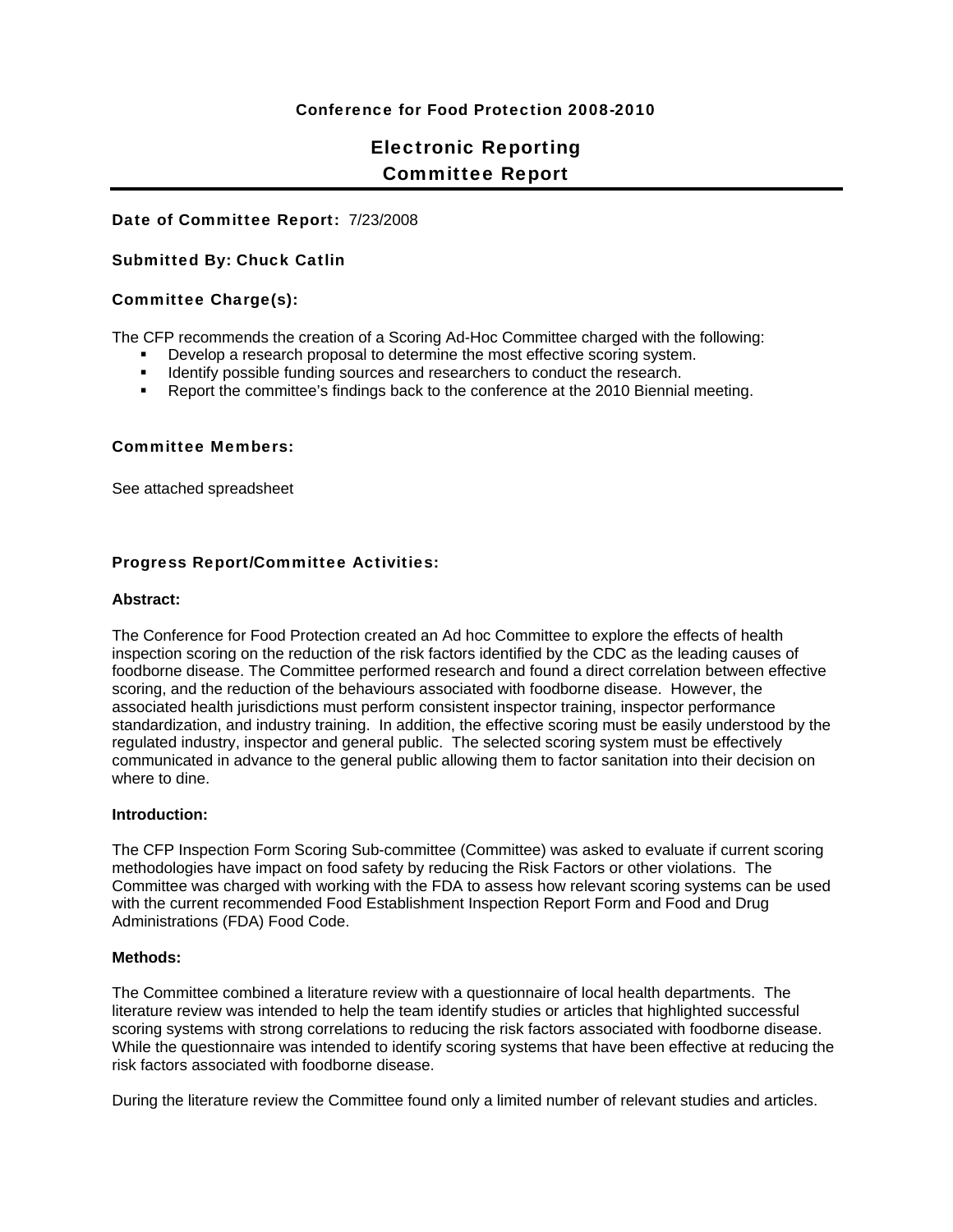Since the Committee was charged with using the current recommended inspection form. Therefore, the Committee constructed a survey designed to determine what type of effective scoring systems are being used by jurisdictions that used the Food Establishment Inspection Report Form (Inspection form) and using a risk based approach.

## **Survey**

The Committee created a two-part questionnaire. Part one of the survey determines what type of scoring systems are being used in conjunction with the Inspection Form. It also asked which jurisdictions were evaluating their scoring systems and its effect on public health. Part two of the survey was a phone interview with the health department personnel that had food inspection programs that met the following criteria:

- Using the current Inspection Form or their own form that is substantively similar,
- Using a risk based food code that features the CDC risk factors and interventions,
- Using a scoring system.
- Regularly evaluating of the effects of their program on the reduction of risk factors and other violations,
- Willing to talk about their programs and methodology.

Part one of the survey was administered to using the National Restaurant Association's Zoomerang survey tool. The survey was sent to 1031 health departments throughout the country. The health department contact information was provided by the FDA.

The findings were analyzed by the Committee. Eight health departments met all of the Committee's criteria and were chosen to be phone interviewed.

Part two of the survey was created to evaluate what scoring systems are currently in use by health departments that are employing a consistent methodology to evaluate the effectiveness of their scoring system. The second part of the survey was administered by a recent graduate of a masters program in public health. The Committee chose only one person to administer the survey to reduce the chance of introducing any bias into the answers.

The Committee used the NRA sponsored Wiki Site for information storing and reviewing. They also used numerous phone conferences throughout the year.

#### **Results:**

Scoring can have a positive impact on public health by reducing the risk factors associated with foodborne disease if:

- The health departments program includes inspector and industry training.
- The scoring system is easy for the health inspector, the public and regulated industry to understand.
- **The inspector's performance is standardized on an ongoing basis.**
- The jurisdiction is using a risk based food code that requires effective control of CDC risk factors.
- The health department regularly evaluates their inspection program results using a consistent and effective methodology.
- **Thee public receives the sanitation scores in a way that allows them to make informed decisions** about where they would like to eat.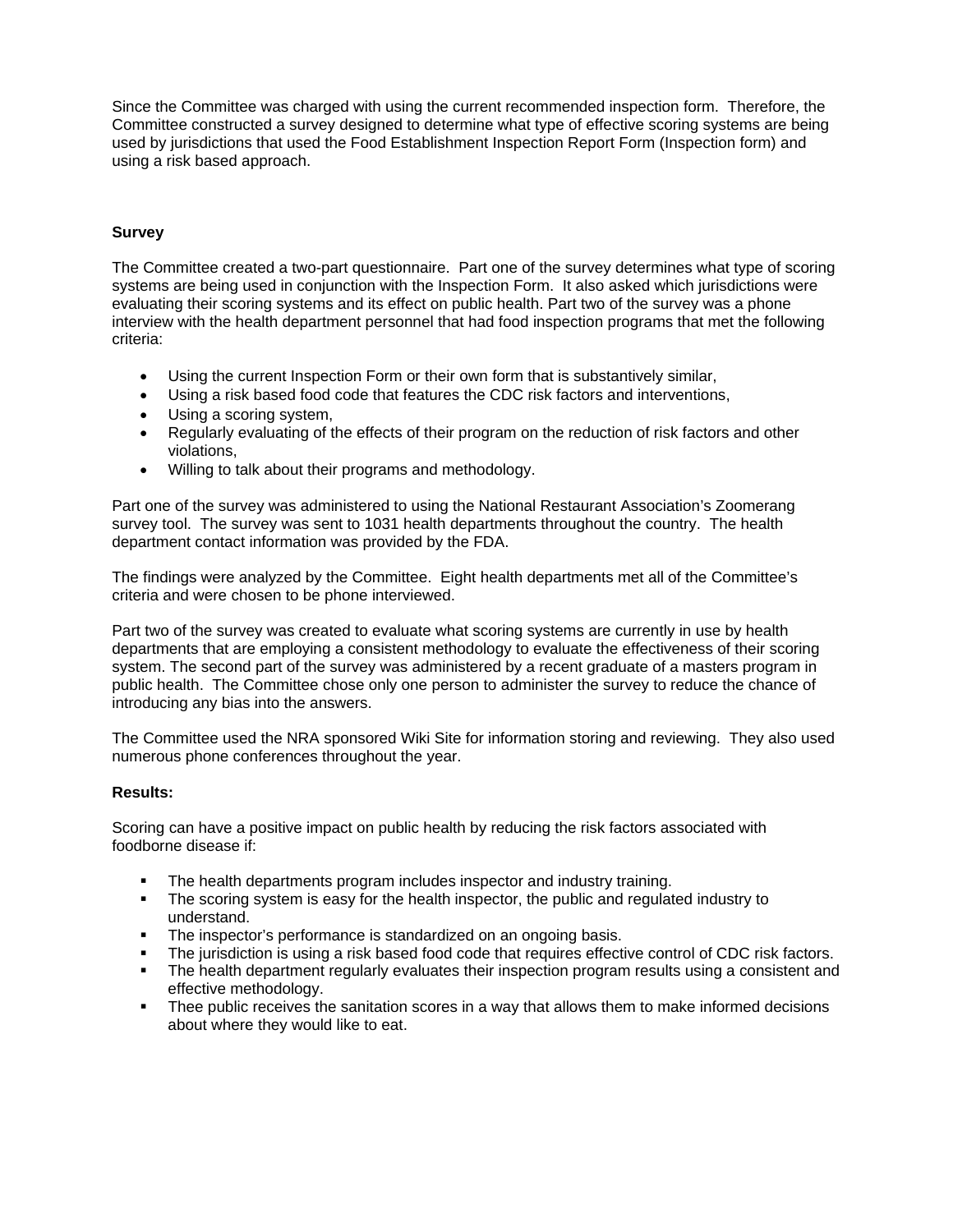# **Conference for Food Protection Scoring Sub-committee Questionnaire Part One**

- 1. Do you use the "Food Establishment Inspection Report Form" from the FDA?
	- a. Yes (go to question 3)
	- b. No (go to question 2)
- 2. If no, then does your form capture the essential elements of the CFP form (i.e. risk factors, public health interventions and GRPs)?
	- a. Yes (continue)
		- b. No (end survey)
- 3. Does your agency conduct inspections of retail food establishments?
	- a. Yes (continue)
	- b. No (end survey)
- 4. Please indicate the number of establishment(s) you regulate and/or audit by type
	- Restaurants
	- Institutions (Foodservice in Jails, Schools, Hospitals, Nursing Homes, etc.)
	- Grocery Stores
	- Supermarkets
	- Convenience Stores
	- Bakeries (not part of any other type establishment)
	- Meat Markets (not part of any other type establishment)
	- Fish / Seafood Markets (not part of any other type establishment)
	- Confectionary Store
	- Mobile Food Establishments
- 5. Please indicate the total number of inspections completed annually for each establishment type:
	- **Restaurants**
	- Institutions (Foodservice in Jails, Schools, Hospitals, Nursing Homes, etc.)
	- Grocery Stores
	- **Supermarkets**
	- Convenience Stores
	- Bakeries (not part of any other type establishment)
	- Meat Markets (not part of any other type establishment)
	- Fish / Seafood Markets (not part of any other type establishment)
	- Confectionary Store
	- Mobile Food Establishments
- 6. Please indicate the average length of a typical inspection for establishment type:
	- Restaurants
	- Institutions (Foodservice in Jails, Schools, Hospitals, Nursing Homes, etc.)
	- Grocery Stores
	- Supermarkets
	- Convenience Stores
	- Bakeries (not part of any other type establishment)
	- Meat Markets (not part of any other type establishment)
	- Fish / Seafood Markets (not part of any other type establishment)
	- Confectionary Store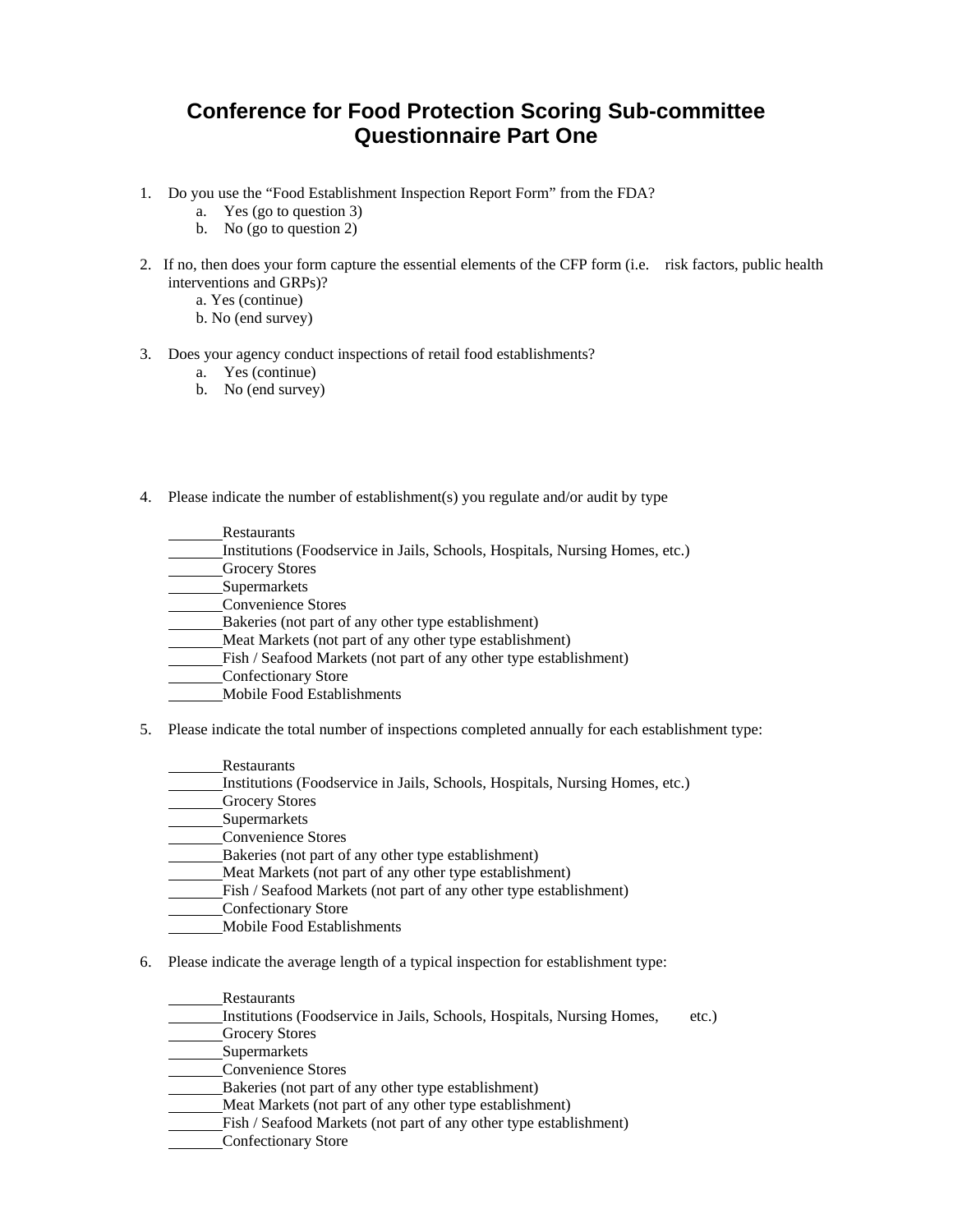Mobile Food Establishments

- 7. Which FDA region does your agency conduct inspections?
	- a. **NE**: RI, ME, MD, NH, VT, CT, NY
	- b. **Central**: IL, MI, WI, MN, ND, SD, IN, KY, OH, DC, VA, MD, WV, PA, NJ, DE
	- c. **SE**: MS, TN, PR, VI, FL, GA, LA, NC, SC, AL
	- d. **SW**: OK, AK, NM, TX, NE, UT, CO, WY, KS, IA, MO
	- e. **PACIFIC**: CA, HI, AK, OR, AZ, NV, WA, ID, MT
- 8. How many food borne illnesses and outbreaks have been linked to the retail & foodservice establishments in your jurisdiction within the last 5 years? (group needs to qualify)
	- Illnesses
	- Outbreaks
- 9. What type of scoring measurements does your agency use to evaluate a facility? (group needs to qualify)
	- a. Risk Factors
	- b. Critical Violations
	- c. GMPs or GRPs
	- d. Combination (Describe) \_\_\_\_\_\_\_\_\_\_\_\_\_\_\_\_\_\_\_\_\_\_\_\_\_\_\_
	- e. Other (Describe)
- 10. What type of final inspection score and/or rating method does your agency provide to establishment? (group needs to qualify)
	- a. Pass/Fail
	- b. Satisfactory vs. Not
	- c. Letter Grade
	- d. Numerical Score
	- e. Combination (please list) *open end response*
- 11. Does your agency provide an inspection score and/or rating to the establishment that is available to the public?
	- a. Yes
	- b. No
- 12. Does your agency collect data which captures inspection report and/or rating information?
	- a. Yes (continue)
	- b. No (end survey)
- 13. Does your agency conduct trend analysis studies for the establishments regulated and/or audited?
	- a. Yes (continue)
	- b. No (end survey)
- 14. Have any of the studies verified that your **inspection rating or scoring method** has contributed over time to a reduction in risk factors or critical violations?
	- a. Yes (continue)
	- b. No (end survey)
- 15. If yes, please explain? (open ended response)
- 16. Would you be interested in being contacted to discuss your scoring methodologies further?
	- a. Yes (continue)
	- b. No (end survey)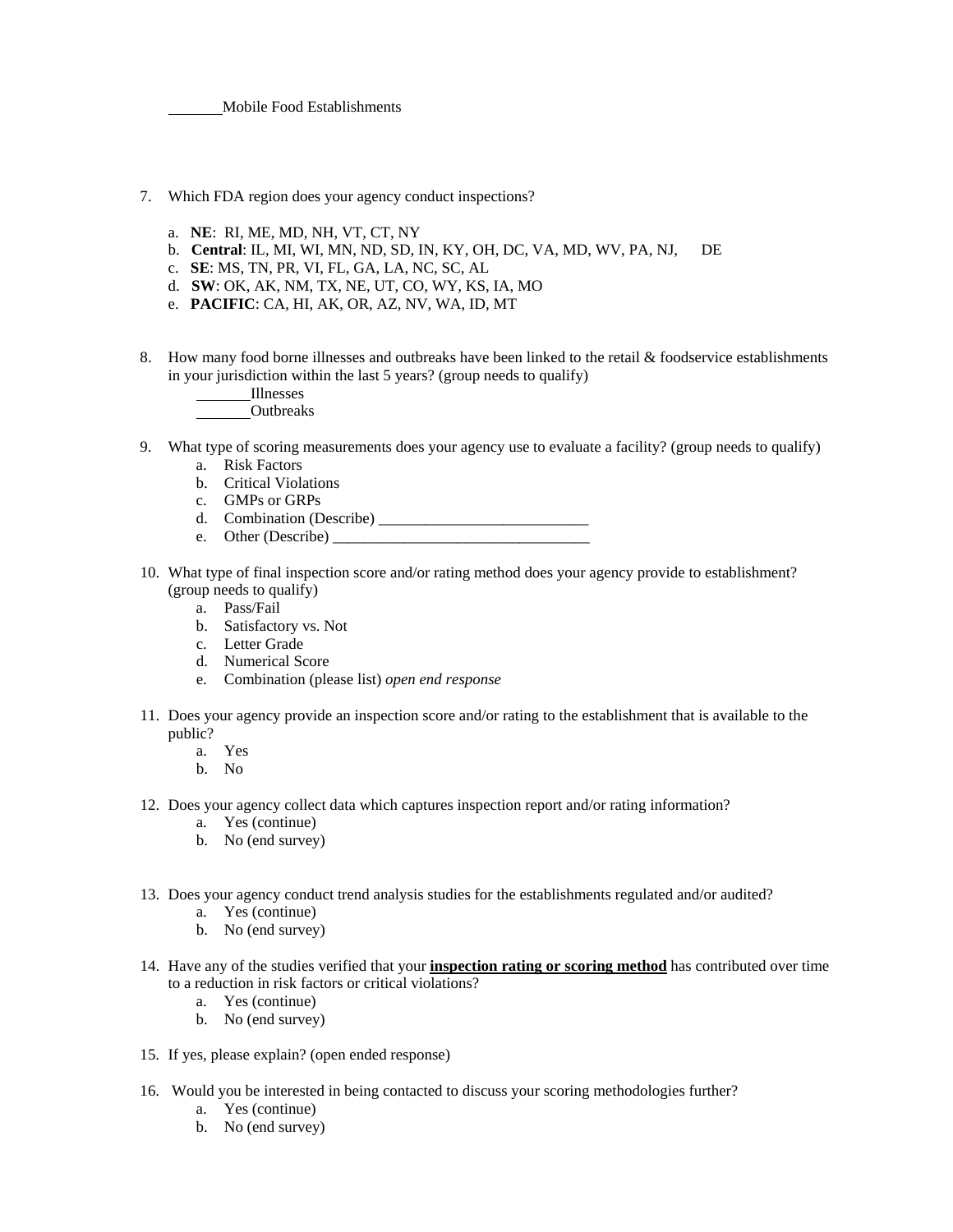17. If yes, please provide information on the appropriate person to contact to obtain this information and data.

# **Conference for Food Protection Scoring Sub-committee Questionnaire Part Two**

Please ask each participant the same questions without variation. Please keep careful notes and try not to lead the participant in any way.

## **1. What is your current scoring system?**

- a. Follow-up questions: How long have you been using this system?
- b. What systems have you used to for scoring in the past? If the respondent has trouble answering the question you can prompt them with:
	- i. Pass/Fail
	- ii. Satisfactory/Unsatisfactory
	- iii. Letter grade
	- iv. Numerical Scoring
- c. Do you require public posting of the score for public viewing?
- d. If they have recently changed their scoring system please ask them why they decided to change.

## **2. Do you feel that your current scoring system has impacted public health by encouraging the reductions of the risk factors that cause disease?**

- a. Follow-up Questions If yes to question 2: What has guided you to this conclusion?
- **3. Do you feel that other variables in your program could be responsible for the reductions in the risk factors?** Note; If the respondent has trouble answering the question you can prompt them with the following:
	- a. Have you modified/improved your inspector training or standardization?
	- b. Have you instituted any restaurant operator training/ Food handler cards?
	- c. Could it be caused by a random event?
- **4. Can you briefly describe the methodology your agency used to evaluate the rating system?** 
	- a. How did you assess pre and post conditions?
	- b. Were there any specific risk factors that you were focused on when you were evaluating your system?
	- c. How did you measure the improvements that you feel resulted from your scoring system?
- **5. Do you feel that your scoring system has resulted in a reduction in Foodborne illness?** 
	- a. What has guided you to this conclusion?
	- b. Have you explored any supporting data for your position?
- **6. What else would you like to share with our Committee regarding scoring and the reduction of the risk factors that cause foodborne illness?**